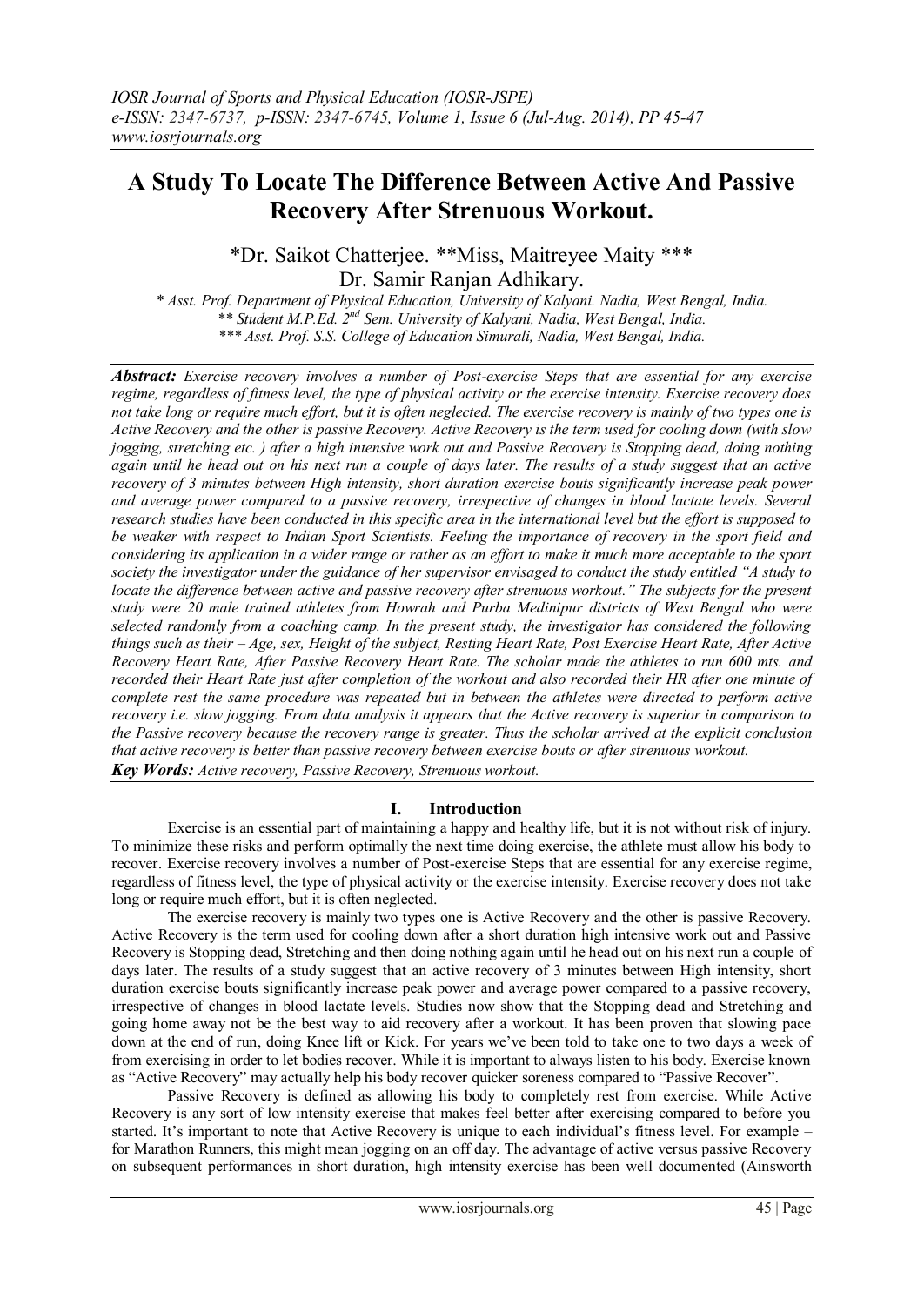etal.1993; Stanley et al, 1988). Furthermore it has been suggested that low intensity work lasting 20-40 minutes is appropriate to prevent decreased power output on repeated bouts of short duration, high intensity exercise (Bangsbo et al, 1994). High intensity exercise results in increased levels of both intra muscular and circulating levels of lactate. The results of a study suggest that an active recovery of 3 minutes between High intensity, short duration exercise bouts significantly increase peak power and average power compared to a passive recovery, irrespective of changes in blood lactate levels. In the sport field recovery or recuperating in between exercise bouts or performances is awfully crucial. There is quite a many situation where the athlete has to perform within short or little longer intervals. Here comes the importance of recovery, hence the author being an athlete premeditated to design the aforesaid study to bring some practical basis having utmost application for any athlete.

Feeling the importance of recovery in the sport field and considering its application in a wider range or rather as an effort to make it much more acceptable to the sport society the investigator under the guidance of her supervisor envisaged to conduct the study entitled "A study to locate the difference between active and passive recovery after strenuous workout." Purposes of the study were to assess the recovery heart rate of athletes with active relaxation, to assess the recovery heart rate of athletes with passive relaxation and to compare the difference between active and passive recovery after a short duration high intensive exercise. The subjects for the present study were 20 male trained athletes from Howrah and Purba Medinipur districts, of West Bengal who were selected randomly from a coaching camp In the present study, the investigator has considered the following things such as the Age, sex, Height and weight of the subjects, their Resting Heart Rate, Post Exercise Heart Rate, After Active Recovery Heart Rate and After Passive Exercise Heart Rate.

The scholar made the athletes to run 600 mts. and recorded their Heart Rate just after completion of the workout and also recorded their HR after one minute of complete rest the same procedure was repeated but in between the athletes were directed to perform active recovery i.e. slow jogging. The data were collected according to the following means and methods for recording the Resting heart rate the subjects were made to assemble in a hall early in the morning and the HR were estimated with the help of a pulse monitor after 30 minute complete rest. A 30 seconds pulse count was recorded in each time with the help of a stop watch. The mean reading of 2-3 trials was recorded as resting heart rate of the subject. Post exercise heart rate was estimated immediately after the completion of 600 mt run, after completion of 600 mt run the subjects were directed to go for 1 min. slow jogging after one minute the H.R was immediately recorded which gave the active recovery Heart Rate, after completion of 600 mt run the subjects were directed to take complete rest for 1 minute then the passive Recovery H.R was measured and recorded immediately. The descriptive statics is as follows:

| <b>I able.1.</b> Mean age, neight and weight of the subjects |    |         |         |          |                |  |  |  |
|--------------------------------------------------------------|----|---------|---------|----------|----------------|--|--|--|
|                                                              |    | Minimum | Maximum | Mean     | Std. Deviation |  |  |  |
| Height cms.                                                  | 20 | 150.00  | 174.00  | 163.3000 | 7.23369        |  |  |  |
| Weight kg.                                                   | 20 | 42.00   | 65.00   | 51.9000  | 6.65622        |  |  |  |
| Age yrs.                                                     | 20 | 15.00   | 22.00   | 18.0000  | 1.83533        |  |  |  |
| Valid N (listwise)                                           | 20 |         |         |          |                |  |  |  |

**Table.1.** Mean age, height and weight of the subjects

According to table 1.the mean height, weight and age, of the subjects are 174.00, 65, and 22 respectively and their S.D. is 7.23, 6.65 and 1.83.

| <b>Table.2.</b> I all cu satilitic statistics between active and passive recovery. |        |    |                |            |  |  |  |  |
|------------------------------------------------------------------------------------|--------|----|----------------|------------|--|--|--|--|
|                                                                                    |        |    |                | Std. Error |  |  |  |  |
|                                                                                    | Mean   |    | Std. Deviation | Mean       |  |  |  |  |
| ACTIVE.RE.HR                                                                       | 114.65 | 20 | 13.597         | 3.040      |  |  |  |  |
| <b>PASSIVE RE.HR</b>                                                               | 19.70  | 20 | 16.693         | 3.733      |  |  |  |  |

**Table.2.** Paired sample statistics between active and passive recovery.

Table 2 shows the means of active recovery heart rate and passive recovery heart rate after exercise which are ARHR 114.65 and PRHR 119.70. it is clear from the data that heart rate recovery is greater in case of active recovery further paired sample t test was computed to locate the degree of difference between the means.

| Table.3. Paired sample t test between active and passive recovery. |  |  |  |  |
|--------------------------------------------------------------------|--|--|--|--|
|                                                                    |  |  |  |  |

|                                        | Paired Differences |                 |               |                                   |          |          | df | $Sig. (2-tailed)$ |
|----------------------------------------|--------------------|-----------------|---------------|-----------------------------------|----------|----------|----|-------------------|
|                                        |                    | Std.<br>Deviati | Std.<br>Error | 95% Confidence<br>Interval of the |          |          |    |                   |
|                                        | Mean               | on              | Mean          | Difference                        |          |          |    |                   |
|                                        |                    |                 |               | Lower                             | Upper    |          |    |                   |
| <b>ACTIVE.RE.HR - PASSIVE</b><br>RE.HR | $-5.050$           | 9.327           | 2.086         | $-9.415$                          | $-0.685$ | $-2.421$ | 19 | 0.026             |

From table 3 it is clear that the difference between the means is significant at 0.05 levels. Hence it can be deduced that active recovery is better than passive recovery between exercise bouts or after strenuous workout.